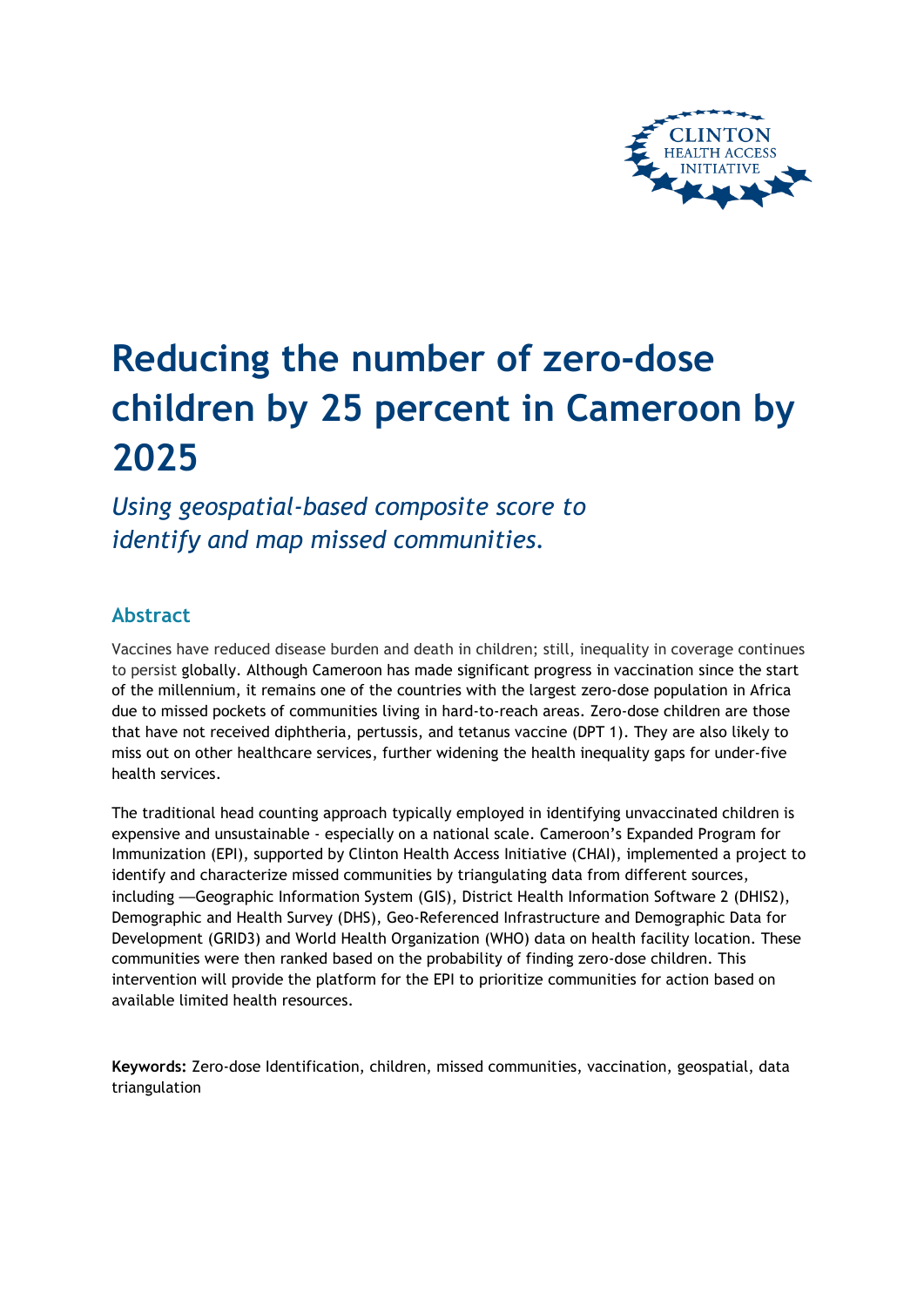### **Introduction**

<span id="page-1-0"></span>Vaccines are one of the world's safest methods for preventing infection from lifethreatening diseases in children. <sup>1</sup> The introduction of vaccines over the last decade has led to significant reductions in vaccinepreventable diseases (VPD), childhood disability and death, and health inequalities in several parts of the world. <sup>2</sup> Cameroon has made remarkable progress in increasing vaccination coverage of DPT 1 from 54 percent in 2000 to 95.1 percent in 2013 and DPT 3 from 53 percent to 88.6 percent in the same period.<sup>3</sup> Despite this progress, significant challenges exist with sustaining coverage and equity. Coverage for DPT1 declined from 95.1 percent in 2013 to 85.1 percent in 2019[,](#page-1-0)<sup>3</sup> resulting in an estimated 108,371 zero-dose children in 2019. <sup>4</sup> Sociopolitical crisis in the northwest and southwest regions and the Boko Haram insurgency in the northern region hampered service delivery in these regions contributing to this decline. <sup>5</sup> By 2021, the number of zero-dose children had increased to an estimated 112,118[.](#page-1-1) <sup>4</sup> While systemic challenges such as weak program, vaccine, and financial management, insufficient cold chain capacity, and insufficient human resources are underlying causes of declining coverages and increased number of zero dose children across all districts, 6 there are some persistently poorly performing districts whose performances are affected by other factors and are often masked by national coverages. <sup>7</sup> Among these factors, are enclaved and poorly accessible communities in arid, archipelago, nomadic, conflict, and fragile settings. Not only do they miss out on routine immunization, but also other primary healthcare (PHC) services[.](#page-1-2) 7

COVID-19 related disruptions worsened the situation for these communities as efforts and resources were vertically redirected to fight and respond to the pandemic in more accessible settings, resulting in an increased number of zero-dose children in these areas. The COVID-19 hotspot regions, Centre and Littoral recorded up to 34.7 percent and 29 percent rise in the number of zero-dose children respectively based on an immunization variation tracker (IVAT) analysis. 8

<span id="page-1-3"></span><span id="page-1-1"></span>In an effort to determine the true number of under-immunized and zero-dose children, CHAI with the EPI in 2019, surveyed six urban districts —Biyem-Assi, Efoulan, Cite Verte, Djoungolo, Nkoldongo and Nkolbisson and one rural health district Manoka —in Cameroon to identify under-immunized<sup>9</sup> and zero-dose children. <sup>10</sup> In total, 3,767 households in 91 of the 358 existing slums in the six urban districts were surveyed and 2,753 children aged between zero to 24 months were enumerated. Of the 2,753 children, 378 (13.7 percent) were zero-dose children, while 903 (32.8 percent) children above nine months were under-immunized. [10](#page-1-3) Similarly, 854 zerodose children were identified in Manoka— a rural district. This survey suggested that there may be many more under-immunized and zero-dose children in other unidentified missed communities within the country such as densely packed, high-poverty urban communities or rural and hard to reach settings.The picture may be far worse in fragile and conflict areas.

<span id="page-1-2"></span>Investments in identifying underserved communities and reaching zero-dose children with vaccination and other primary

<sup>1</sup> UNICEF 2021. https://www.unicef.org/immunization

<sup>&</sup>lt;sup>2</sup> Andre F, et al. Vaccination greatly reduces disease, disability, death and inequity worldwide. Bull World Health Organ. 2008;86:140–6.

<sup>3</sup> Official values from the WHO Immunisation dashboard. https://immunizationdata.who.int/

<sup>4</sup> Estimated using data from DHIS2 (DPT 1 coverage used as an indicator)

<sup>5</sup> Saidu et al. Conflict and Health (2021) 15:8 https://doi.org/10.1186/s13031-021-00341-0

<sup>6</sup> Children who have never received any vaccine antigen on the routine immunization calendar of the country. In this article, children who missed DPT 1 vaccine were considered zero-dose children.

<sup>7</sup> Gavi (2021). The Zero-Dose Child: Explained https://www.gavi.org/vaccineswork/zero-dose-child-explained

<sup>&</sup>lt;sup>8</sup> IVAT is a tool developed by CHAI and EPI to analyze the impact of COVID-19 on RI by comparing routine immunization indicators between 2019 (pre-COVID-19 period) and 2020.

Children who have not taken all recommended vaccines for their age based on the EPI calendar for routine immunization. <sup>10</sup> CHAI et PEV (2020). Rapport sur le dénombrement des enfants de 0 - 24 mois et des femmes enceintes dans les zones précaires de 16 aires de santé cibles dans les 6 districts de santé de Yaoundé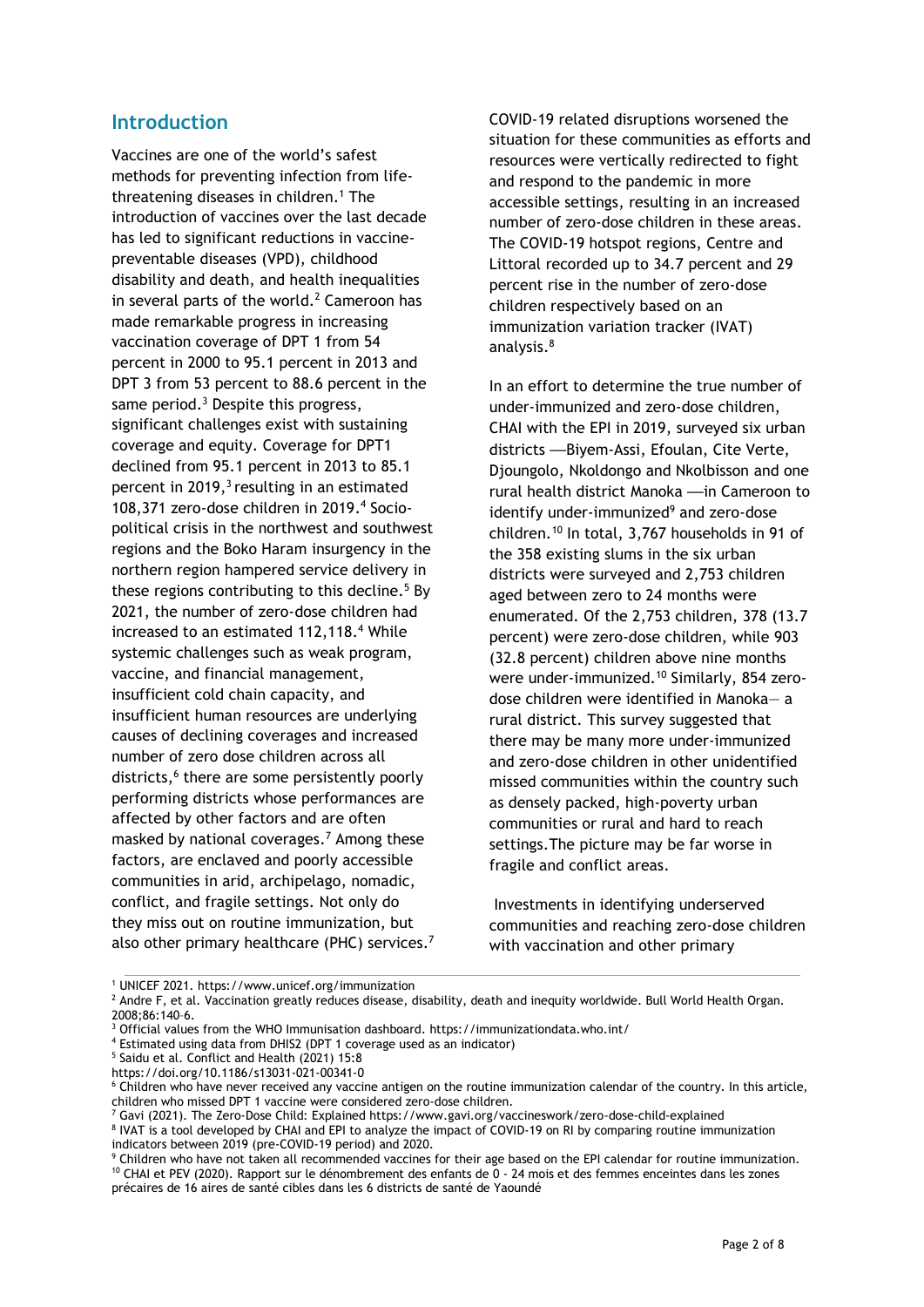healthcare services have been limited. CHAI led a collaborative multi-partner effort with EPI to develop a robust mechanism to facilitate the rapid identification, mapping, and prioritization of missed communities and zero-dose children. CHAI is collaborating with other partners to design context-specific interventions to reach these population groups. This paper aims to describe the methodology and results of the identification and characterization process for zero-dose children and missed communities. The impact of the strategies to reach zero-dose children will be documented in subsequent publications.

## **Methodology**

- i. The approach aimed to identify, and map missed communities and rank them based on the probability of finding zero-dose children. A two-step process was used to achieve this: Generating a composite score that quantifies the likelihood of finding zero-dose children within health areas<sup>11</sup> in Cameroon.
- ii.Ranking and characterizing priority health areas that are most likely to have communities with zero-dose children.

First, characteristics at health area levels that are indicative of low access or use of vaccination and other health services were selected. Then facilities were assigned a composite score based on a weighted average of the characteristics, ranked in relative importance in preventing accessibility or use of vaccination and other PHC services. <sup>12</sup> The composite score was a proxy for the likelihood of finding zero-dose children in that health area. <sup>13</sup> The following health area characteristics were used:

**i. The number of hard-to-reach settlements in a health catchment area**: In rural areas, hard-to-reach (HTR) settlements were defined as an area beyond a 15 km radius of health facilities providing vaccination services - this is well beyond the five-km radius required for outreach vaccination activities. For urban areas, HTR settlements were defined as those beyond a one km radius to the closest health facility providing vaccination services. Health areas with a higher number of settlements beyond the defined boundaries were more likely to contain zero-dose children.

- **ii. The number of slums and new settlements in a health catchment area:**  We used the proportion of a health area covered by slums or new settlements as a proxy for the likelihood of containing zerodose children. Health areas with a higher number of slums and new settlements indicated a higher likelihood of finding zero-dose children.
- **iii. Health catchment area non-vaccination rate (DPT 1 used as an indicator for vaccination access):** This refers to the percentage of children not vaccinated for DPT 1 in the health area in 2020. The DPT coverage rate for each health area in the year 2020 was obtained from DHIS-2 and used to calculate the percentage of unvaccinated children for each health area. A higher percentage of unvaccinated children for DPT-1 for a given health area indicated a higher likelihood to contain zero-dose children.

# **Data sources**

We obtained the geographical location of the different health facilities in Cameroon offering vaccination services from DHIS2 and WHO office in Cameroon. Health facilities providing vaccination services were operationally defined as those declared by the WHO to be providing these services or had reported (in DHIS2) the number of children vaccinated with DPT1 between January 1 and December 31, 2020. We obtained data on all settlements in Cameroon from GRID3 data) which reports the location for three types of settlements: built-up areas (BUA), small settlement areas (SSA), and hamlets. BUA are urban areas with

<sup>11</sup>A health area is a group of communities demarcated based on cultural characteristics, population size amongst others; that serves as the basic territorial framework for the Primary Health Care (PHC) delivery system. <sup>12</sup>The weights were iteratively determined by researchers, EPI and Vaccine experts at CHAI

<sup>&</sup>lt;sup>13</sup> Field validation of the accuracy of these proxies is planned.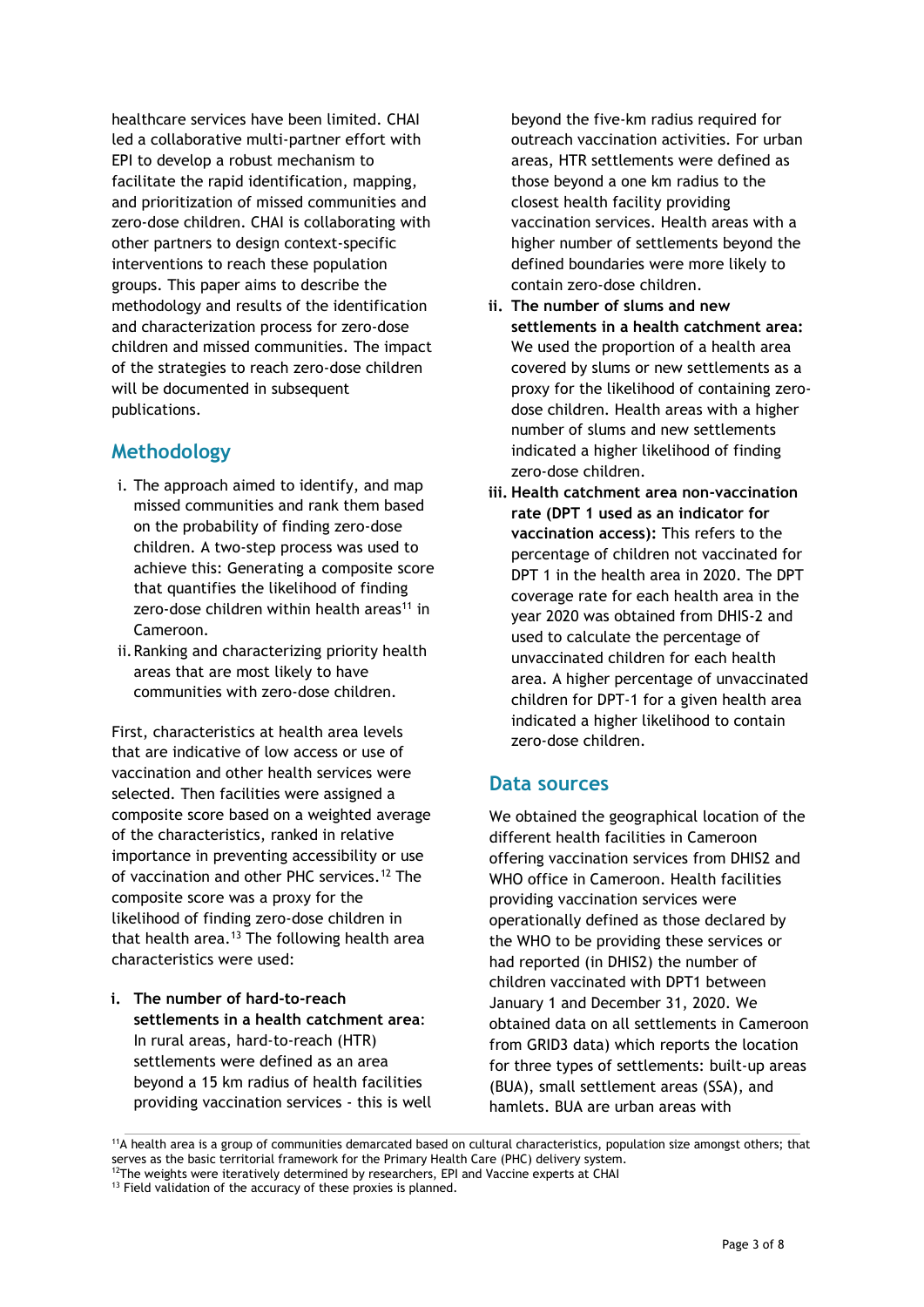moderately-to-severely-spaced buildings with visible street and block grids. BUA usually contain about  $400,000$ m<sup>2</sup> with a building density ≥30 across the entire area. SSA are permanently inhabited structures and compounds of a few hundred to a few thousand inhabitants. SSA are non-built-up areas characterized by ≥50 buildings. Finally, hamlets consist of several compounds or sleeping houses in isolation from small settlements or urban areas. They are characterized by low-density settlements between one and 50 buildings that fall within 65 meters of one another. Data on slums and new settlements were obtained from Clinton Health Access Initiative (CHAI), Cameroon.

# **Calculating the composite score**

After calculating the value of each indicator: the number of HTR built-up areas, small settlement areas and hamlets, amount of area covered by slums and new area settlements and percentage of children unvaccinated for DTP-1 per health area, the values were ranked into percentile groups to ensure that the indicators used to generate the score are on a standardized unit scale before combining them into a single summary score. Each indicator was then assigned a weight based on the relative importance of the indicator in capturing accessibility or use of vaccination and other related primary healthcare services.

The relative importance of these indicators was decided through a consultative process with research experts from academia, leadership within the EPI clusters, and CHAI's technical advisors providing support to national and sub-national levels. The percentage of unimmunized children with DPT1 within a health catchment area was assigned a weight of three; and the amount of HTR SSA, hamlets, and BUA within a health area, a weight of two each. Finally, the number of health areas covered by slums or new settlements was assigned a weight of one. The weighted score was calculated by taking a weighted average of the indicators included in the score.

The score was calculated separately for rural and urban health areas because of the difference in settlement types and operational definitions for HTR areas in rural and urban settings. Urban health areas were defined as areas with BUA, while rural health areas were those with SSA or hamlets. Health areas with higher scores were considered more likely to contain zero-dose children. All analyses were performed using Quantum Geographical Information System (QGIS) and R statistical programming (version 3.5.1, The R Foundation for statistical computing, Vienna, Austria).

This robust approach to localizing zero-dose children can improve data-driven decisionmaking for immunization programs by producing reliable estimates of target populations and identifying chronically missed settlements and locations with the highest number of zero-dose and under-immunized children. In addition, it can provide immunization managers with solutions to optimize resource distribution.

# **Results**

#### **Outcome of analysis and mapping**

**Distribution of health area scores:** Figure 1 provides a boxplot that shows the distribution of weighted health area scores for rural (Panel A) and urban (Panel B) health areas. Higher scores represent a higher likelihood of containing zero-dose children. There were significant variations in scores in both urban and rural health areas. The median score for rural health areas was 0.23 (interquartile range  $[IQR] = 0.14 - 0.34$ . The median score for urban health areas was  $0.26$  (IQR =  $0.17$  -0.36) (Figure 1). The scores for urban and rural health areas are not comparable as they were generated using different methods as previously described.

**Map visualization of health areas scores:**  Figure 2 shows health areas where zero-dose children are likely to be concentrated. Although zero-dose children are found in most regions of the country, priority health areas are more concentrated in rural areas, as shown in Figure 2b. Zero-dose hotspots are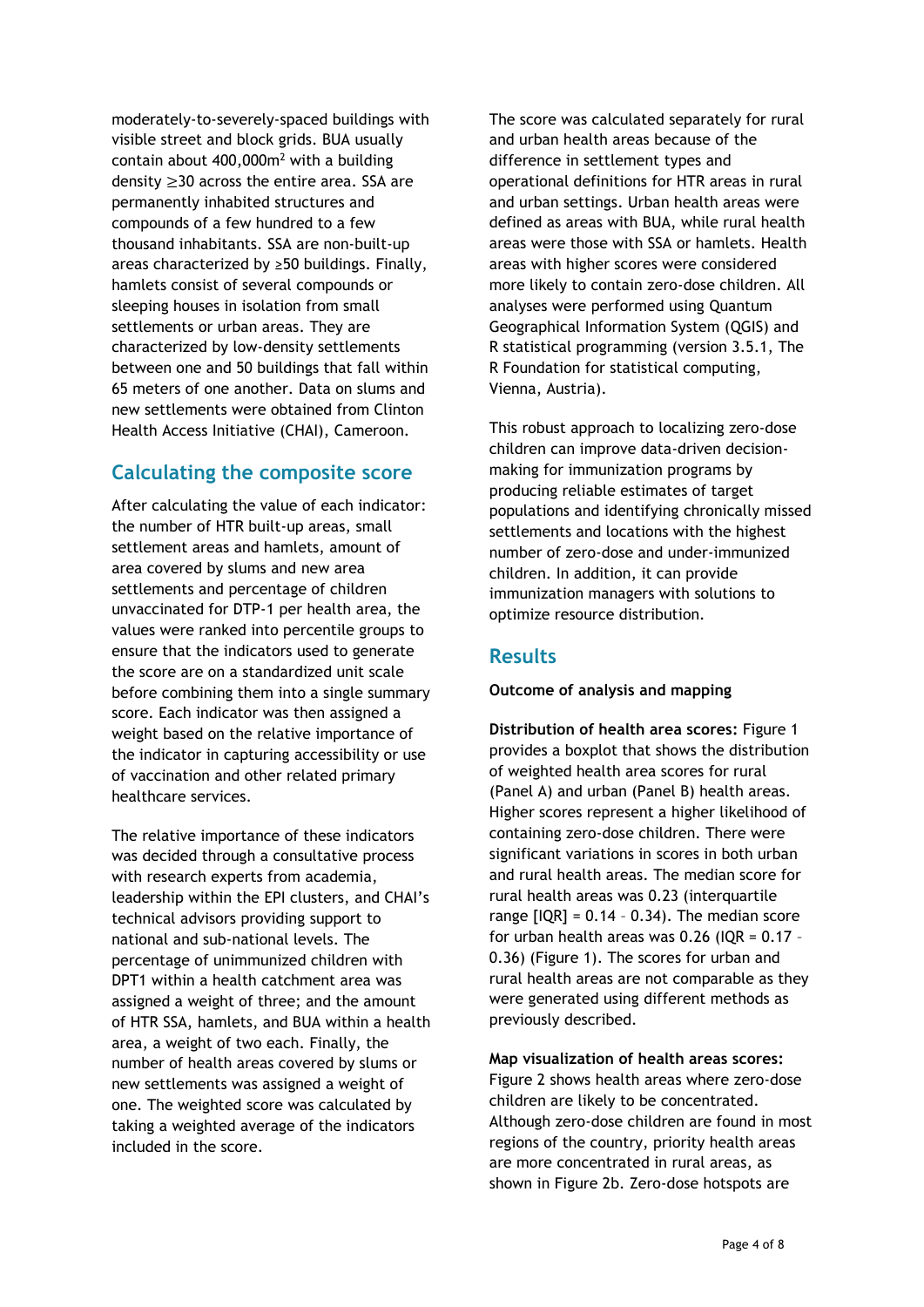more prominent in the Far North, North, Adamawa, East, and Southwest regions.

**Trend in health area scores:** Figure 3 shows the percentage of health areas within a region ranked by quintiles of their health area scores. Health areas in the highest quintile are most likely to contain zero-dose children, while those in the lowest quintile are least likely to contain zero-dose. Adamawa region had the highest percentage of health areas (~78 percent) within the highest quintile, followed by the East (50 percent), West (47 percent), and North (42 percent) regions (Figure 3).

# **Prioritization and characterization**

Following the identification of these missed communities, CHAI supported the EPI to select 200 health areas with the largest absolute number of estimated zero-dose children across 69 districts in the ten regions of Cameroon for intervention. Of the 200 health areas identified, top 100 health areas were ranked, and 20 high-impact health areas (two health areas per region) were further prioritized for pilot intervention using a human-centered consultative approach with the support of stakeholders. <sup>14</sup> These areas comprising an estimated 7,532<sup>15</sup> zero-dose children represent almost one-fifth (22.3 percent) of total zero-dose children identified in the top 100 ranked health areas in Cameroon. Following initial consultations with target districts, these areas were found to align with those consistently demonstrating low vaccination coverage and access difficulties to other primary healthcare services.

The prioritized 20 health areas were then characterized through in-depth interviews to explore the five key thematic domains: demographic information, socioeconomic status, accessibility profile, communication/community engagement

preferences, and service delivery functionality. The in-depth interviews were conducted with vaccine managers at the district and health area level using a semistructured tool designed by EPI, CHAI, and other partners to describe the different health areas.

Preliminary findings from the characterization analysis showed that 241 settlements/villages of 520 villages (46 percent) identified in the 20 health areas were poorly covered by the existing health facilities. About 33 percent (7) of health areas lacked functional cold chain equipment; 80 percent (16) have insufficient availability of health workforce;, 46 percent (239) of villages/communities are poorly accessible and enclaved; 80 percent (16) of health areas lacked basic modes of transportation (bikes, bicycles, boats) needed for outreach activities; 65 percent (13) lacked electricity supply,(while the majority have unstable electricity supply, and 39 percent (8) do not have mobile network signals at all (while the majority have spotted and unstable signals). Based on the results of the characterization, health areas were grouped into three intervention clusters with a differentiated approach per cluster.<sup>16</sup>

# **Next steps: Advocacy**

CHAI is currently supporting EPI to enhance immunization service delivery to reach more communities using context-specific and sustainable approaches. To achieve this, CHAI will be collaborating with EPI to secure buy-in from local authorities, and work with community representatives, relevant stakeholders, and other partners to develop and implement well-tailored, contextspecific, and sustainable interventions to reach zero-dose children in missed communities. This approach has the potential of enhancing access to not just immunization

<sup>&</sup>lt;sup>14</sup> CHAI supported EPI to develop an evidence-based strategic plan to reach zero-dose children in missed communities which was endorsed by the Cameroon Ministry of Public Health.

<sup>15</sup> using DPT-1 coverage as an indicator with DHIS2 as the data source

<sup>&</sup>lt;sup>16</sup> Cluster groups and number of HAs per group: Crisis affected HA (6), Non crisis zone with infrastructural and HR challenges (13), non-crisis zone with no major infrastructural or HR needs but requires capacity building and supportive supervision (1)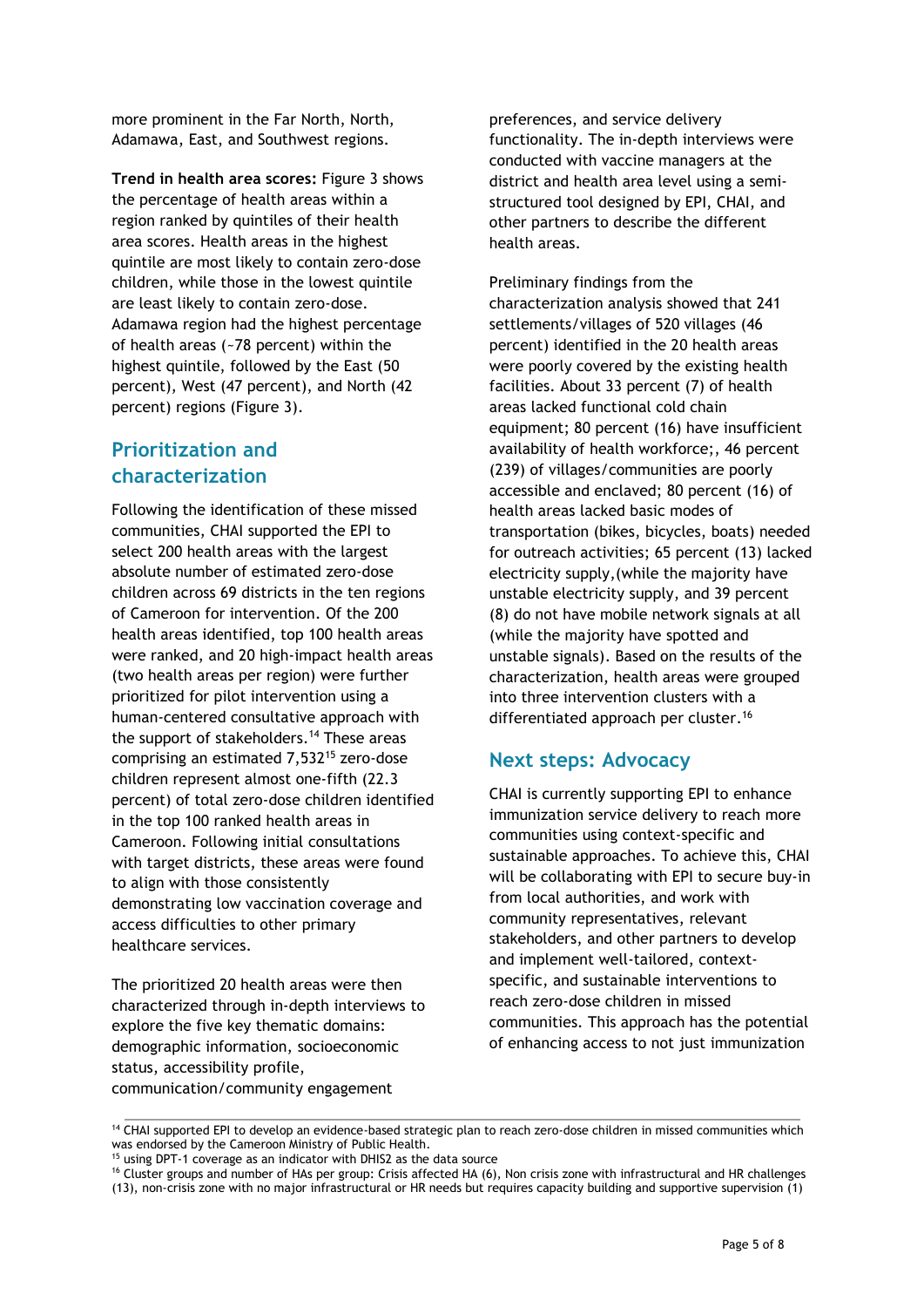services, but also other primary healthcare services.

# **Conclusion**

Reaching zero-dose children is important to improve vaccination coverage and reduce health inequities within populations by leaving no child behind. Key to this, is identifying and characterizing missed communities. Data triangulation using innovative technological approaches such as GIS with disaggregated community-level data is likely to enhance data-driven decision making and efficient use and distribution of limited resources to reach zero-dose children. Similarly, the use of geospatial analysis to enhance immunization coverage using the composite scoring system is potentially a feasible and cost-effective manner of identifying zero dose children in low resource settings<sup>17</sup>. However, the accuracy of such methods depends on the availability and reliability of local data. Therefore, it is important to train health system actors at the operational level on data collection and reporting, especially using electronic systems such as DHIS2.

include in the composite score but were not available at the time of analysis.

- Data on the number of healthcare workers in each health area, and the occurrence of vaccine preventable diseases outbreaks at health area level, which are indicative of limited availability and accessibility to vaccination services, were absent and so were not included in the composite score.
- Although we were aware of the different regions in conflict, data on the health areas affected by these conflicts was not available.
- Important socio-economic indicators such as educational level, family income, gender role in decision making, were not included in the score mainly because of unavailable data.

Where available, it is important to consider including these indicators in the score. In addition, updating information on the geolocation of health facilities providing vaccination services will improve the estimation of the amount of HTR settlements in each health catchment area.

# **Limitations**

It is important to note that there are variables that we deemed appropriate to

*This work was done in collaboration with Cameroon's Expanded Program for Immunization, the Clinton Health Access Initiative Vaccines country program, Gavi, the Vaccine Alliance, Global Vaccine's Service Delivery, and the Analytics and Implementation Research teams.*

<sup>17</sup> Chaney SC, Mechael P, Thu NM, Diallo MS, Gachen C. Every Child on the Map: A Theory of Change Framework for Improving Childhood Immunization Coverage and Equity Using Geospatial Data and Technologies. J Med Internet Res. 2021 Aug 3;23(8):e29759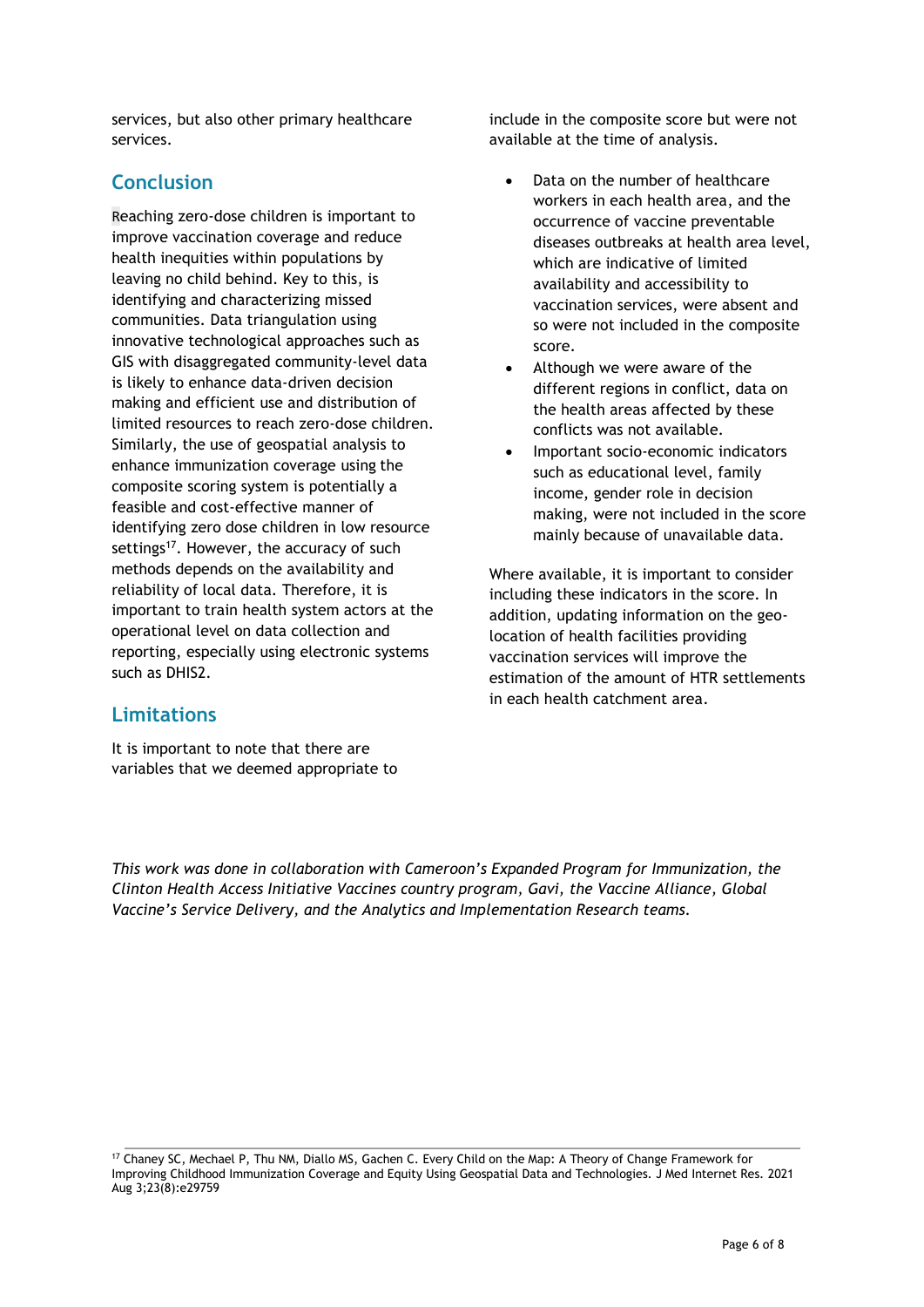# **Annex**



**Figure 1: Box plot - distribution of weighted health area scores for rural (Panel A) and urban (Panel B) health areas.**



**Figure 2a: Map visualization of health area scores showing locations with highest to lowest probability of finding zero-dose children.**